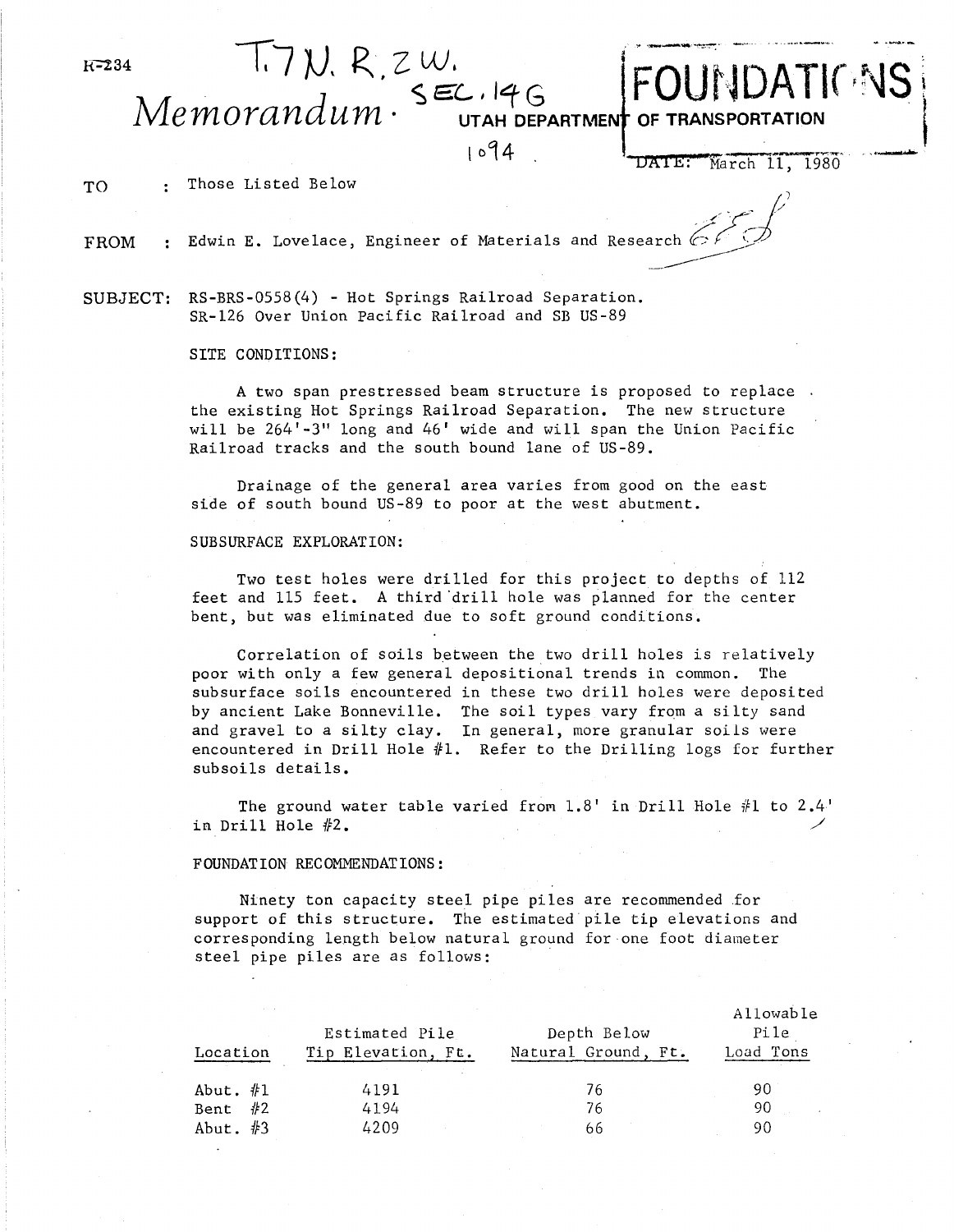|                     | Drill Hole                                                              |
|---------------------|-------------------------------------------------------------------------|
| No.2                |                                                                         |
|                     | Sta 543+52                                                              |
|                     | 78 Ft Rt. & Reloc. S.R. 126                                             |
| Elevations          |                                                                         |
| <u>Depths</u>       | B.P.F.<br>-Ground Line                                                  |
| 4267.               | 2-7-80 Samly silt with clay to clayey silt with                         |
| 4264.6<br>24        | sand and from 6'to8.5' thin alternating lenses .                        |
|                     | of clayey silt and sandy silt cilso tufci<br>4<br>$4(8) - N. P -$       |
| 42585-<br>85<br>10  | from $42'$ to $48$<br>with thin lenses of silfy sand                    |
|                     | ilty clay<br>and sow<br>s<br>cinci sonoy siin<br>A-4(B) 26-7-42         |
| /4<br>4253.0-       | $2.4 - 46.22 - NP -$                                                    |
|                     | Very loose - silty sand with thin lenses                                |
|                     | 4 of silty clay                                                         |
| 20<br>21<br>4246-5  | 3 Soft-silty clay with thin lenses of sandy                             |
|                     | silt and silty sand<br>1-4(7) 25-7-44                                   |
| 42405 - 0 - 265     | $-4(7)$                                                                 |
| 30                  | Loose-gravel & sand with some silt and<br>a trace of silty clay         |
| 4236–<br>31         | Medium silty clay with thin lenses                                      |
|                     | of silty sond and sandy silt and<br>A-6(10) 38-16-38<br>s               |
|                     | traces of grovel<br>A-6(8) 29-11-26                                     |
| 40                  | s                                                                       |
| 4224 –<br>43        |                                                                         |
|                     | Medium-silty sand with some<br>79<br>grave/and sandy silt               |
| 4218.5<br>195<br>30 |                                                                         |
|                     | s<br>A-6(8) - 29--11-31                                                 |
|                     | Medium-silty clay with thin lenses                                      |
|                     | ot <sup>a</sup> sandv silt<br>4                                         |
| 60                  | Clayey silt with sand                                                   |
|                     | $\mathcal{S}$<br>$A - 4(7) 25 - N.P - 28$                               |
|                     |                                                                         |
| 4200.5–<br>66.5     | 5.<br>Very stiff cloyey silt with sand                                  |
| 70                  | and a trace of gravel<br>18                                             |
| 74                  |                                                                         |
| 4193.0-             | Dense to very clense - silty sand<br>45                                 |
|                     | with some silty sand and grovel                                         |
| 80                  | 97/10'<br>cilso some cementation near 83"                               |
|                     | <u> Acfuso</u><br>) synt <u>elov</u><br>90/5 Refusal                    |
|                     |                                                                         |
|                     |                                                                         |
| 37<br>4176.         | 12 Sandy silt A-4(8) 22-4-<br>74                                        |
|                     | Stiff-silty cloy with thin lenses<br>of silty sand and sandy silt, some |
|                     | 14<br>of the lenses were portially                                      |
| 100                 | cemented 102'-105                                                       |
|                     | Ś<br>Note: Slight artesian flow                                         |
| 4162-<br>105        | from this layer<br>14                                                   |
|                     |                                                                         |
| 110                 | C <u>layey sin</u>                                                      |
| 4156.5°<br>110.5    | Very dense-sand and gravel with                                         |
| 4152<br>115         | lanses of clayey silt                                                   |

 $\sim$ 

 $\hat{\psi}_{\alpha}$ 

 $\sim$ 

 $\frac{1}{2}$ 

 $\mathcal{L}^2(\mathbb{Z})$  .

 $\bar{z}$ 

|                 | No.                |                                                                            |
|-----------------|--------------------|----------------------------------------------------------------------------|
|                 | S <i>ta 546+60</i> | 37F+L+ & Relot 5R126                                                       |
| Elerations      | De pth s           | B.P.F.<br>"Ground Line                                                     |
| 4275+<br>42732- | -18                | 2-7-80 Fill-Sandy silt, silty sar                                          |
| 4270.5-1        | 45                 | <u>and grovel, some clayer silt</u>                                        |
| $4266.5 -$      | 8.5<br>10          | 5<br>Sandy silt and clayey silt                                            |
|                 |                    | Soft- silty clay with cemen <sub>ts</sub><br>sand and silt 95-105' Ro<br>3 |
|                 |                    |                                                                            |
| 4259.<br>4256   | 16                 | s<br>A-4(B) 28-9-37 Thinlense                                              |
|                 | 1 g<br>20          | <u>of silty sanq'anq Silty claj</u><br>4                                   |
|                 |                    | Loose to medium-sand u                                                     |
|                 |                    | 4<br>some silt and traces of                                               |
|                 | 30                 | clay and gravel<br>へいつ<br>6                                                |
|                 |                    |                                                                            |
|                 |                    | 10                                                                         |
|                 | 40                 | 78 Silty C<br>4 <del>1 4 (6)</del> — <sub>N. P</sub> . –                   |
|                 |                    |                                                                            |
| 1228            | 41                 |                                                                            |
|                 | 50                 |                                                                            |
| 4222            | 53                 | Boulder                                                                    |
|                 |                    | Stiff-siltyclay with thinler<br>13<br>of sandy silt                        |
|                 | 60                 | ドレ<br>S                                                                    |
| 4211            | 64                 | A. 4(6) 26-8-<br>Silhi sand                                                |
|                 |                    | <b>Very dense gravel and san</b> a<br>56                                   |
| 4206-           | б9<br>70           | <u>with some silty clay</u><br>Medium silty sand with sprea                |
| 42015.          | 73.5               | 21<br>sandy silt                                                           |
|                 |                    | Dense - silty sand and gran<br>39                                          |
| 4195            | 80                 | <u>Cobble</u><br>Sandy silt                                                |
|                 |                    | 33<br>Medium to dense - sand win                                           |
|                 |                    | silt and traces of clay and<br>26<br>gravel<br>AЮ                          |
|                 | 90                 | 29 Sand and grave/                                                         |
|                 |                    | Claver silt                                                                |
| 4180            | 95                 | Clayey silt with lenses of<br>22                                           |
| 4176            | r33                | sandy silt & some silty clay \\                                            |
|                 |                    | 23<br>Lenses of silty sand and<br>silty clay                               |
| 4170            | 05                 |                                                                            |

 $\mathcal{L}_{\text{int}}$ 

Drill Hole

 $\sim$   $\sim$ 

 $\gamma_{\rm{in}}$ 

 $\bar{\mathcal{A}}$ 

 $\mathcal{L}$ 

 $\bar{z}$ 

 $110<sup>°</sup>$ 

 $112$ 

 $\bar{z}$ 

 $4163.$ 

 $\mathbf{r}$ 

 $\bar{\mathcal{A}}$ 

 $\bar{\bar{\bar{z}}}$ 

 $\bar{\gamma}$ 

 $\bar{z}$ 

 $\mathcal{L}$ 

 $\bar{z}$ 

Dense silly sand with a few<br>thin lenses of clayey silt and<br>a trace of grovel  $H24$ 

 $\langle\cdot\rangle_{\infty}$ 

Note:Due to a slight artesian flow an accurate elevation<br>of the water table was not obtained - A IO' deep<br>drill hole adjacent to this hole showed the water<br>table at 2.4' on 2-7-80

 $\hat{\mathcal{A}}$ 

 $\sim$   $\sim$ 

 $\hat{\mathcal{L}}$ 

 $\bar{z}$ 

 $\alpha$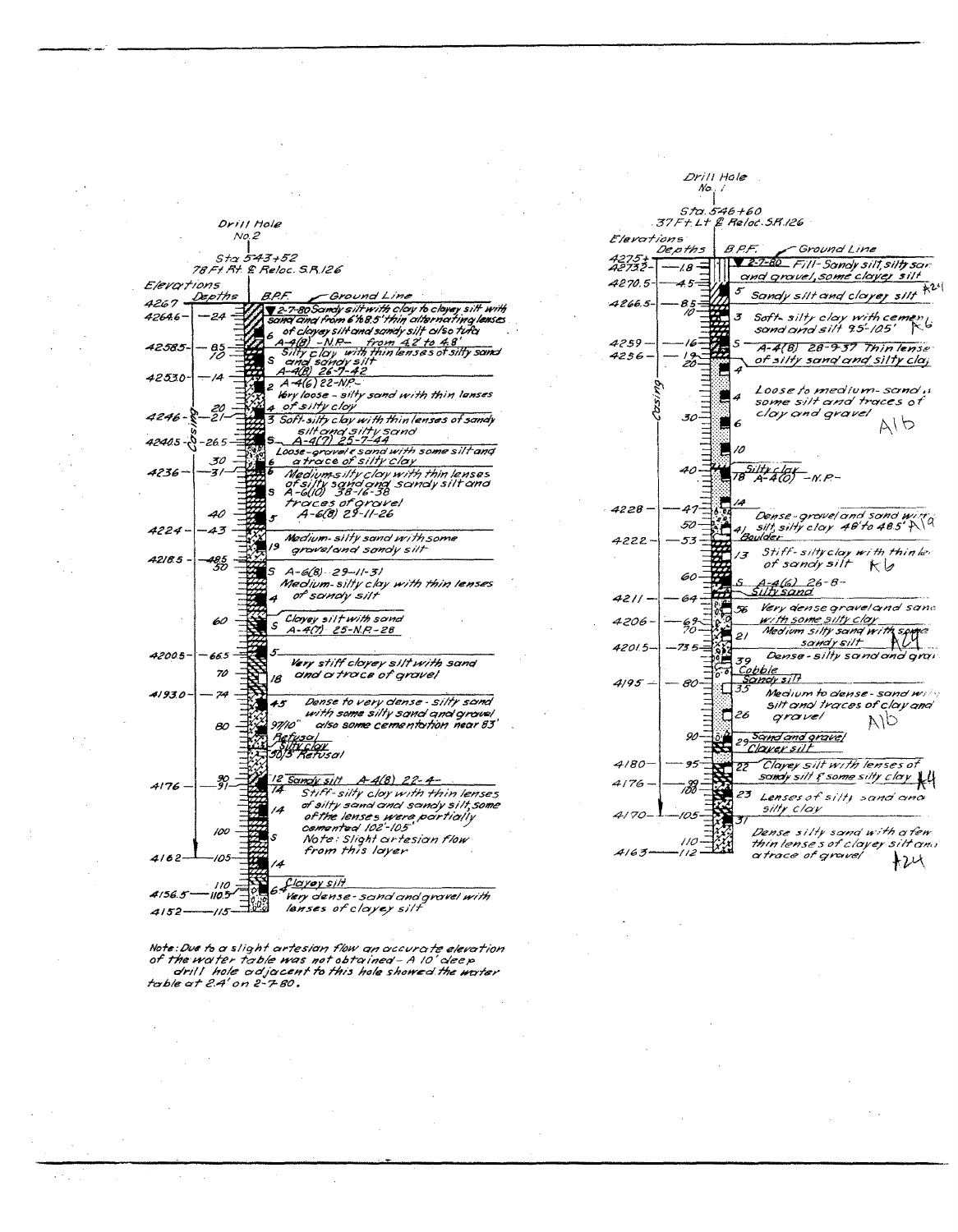